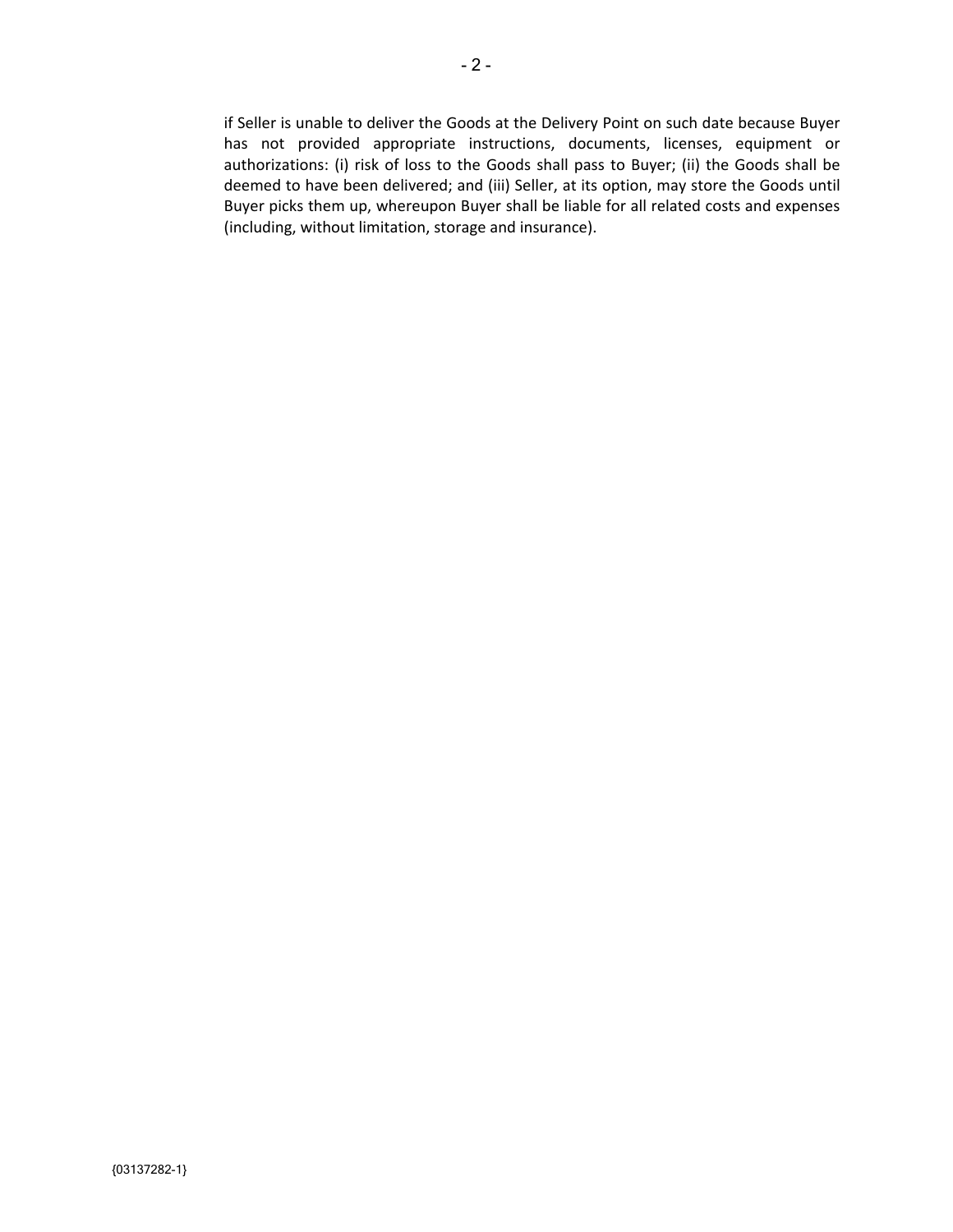## 3. Non-Delivery.

- (a) The quantity of any instalment of Goods as recorded by Seller on dispatch from Seller's place of business is conclusive evidence of the quantity received by Buyer on delivery unless Buyer can provide conclusive evidence proving the contrary.
- (b) The Seller shall not be liable for any non-delivery of Goods (even if caused by Seller's negligence).
- (c) Any liability of Seller for non-delivery of the Goods shall be limited to replacing the Goods within a reasonable time or adjusting the invoice respecting such Goods to reflect the actual quantity delivered.
- (d) Buyer acknowledges and agrees that the remedies set forth in Section 3 are Buyer's exclusive remedies for the delivery of Non-Conforming Goods.

## 4. Quantity.

During the interactions between the Seller and Buyer, the Buyer may request assistance to estimate the required quantity of Goods required via blueprints, measurements or other forms of documentation which are intended to represent or calculate the required quantity of Goods. The Seller may assist the Buyer in the calculation of the estimated required quantity of Goods needed to complete the Buyers project, however the Buyer assumes the responsibly to make the final decision on which quantity of the Goods they wish to purchase. As the site conditions, installer preferences, customer handling of the Goods and other conditions out of the control of the seller greatly affect the required quantity of the Goods being installed or used, the Seller assumes no liability for the estimated suggested quantity to the Buyer, stating that the quantity being suggested is only an estimate which must be confirmed independently and at the risk of the Buyer. If Seller delivers to Buyer a quantity of Goods of up to five percent (5%) more or less than the quantity set forth in the Sales Confirmation, Buyer shall not be entitled to object to or reject the Goods or any portion of them by reason of the surplus or shortfall and shall pay for such Goods the price set forth in the Sales Confirmation adjusted pro rata.

### 5. Shipping Terms.

Seller may choose at it sole discretion, to arrange for product delivery either directly or via third party transport company in accordance with the terms on the face of the Sales Confirmation.

### 6. Title and Risk of Loss.

Title and risk of loss passes to Buyer upon delivery of the Goods at the Delivery Point. As collateral security for the payment of the purchase price of the Goods, Buyer hereby grants to Seller a lien on and security interest in and to all of the right, title and interest of Buyer in, to and under the Goods, wherever located, and whether now existing or hereafter arising or acquired from time to time, and in all accessions thereto and replacements or modifications thereof, as well as all proceeds (including insurance proceeds) of the foregoing. The security interest granted under this provision constitutes a purchase money security interest under the Alberta Personal Property Security Act.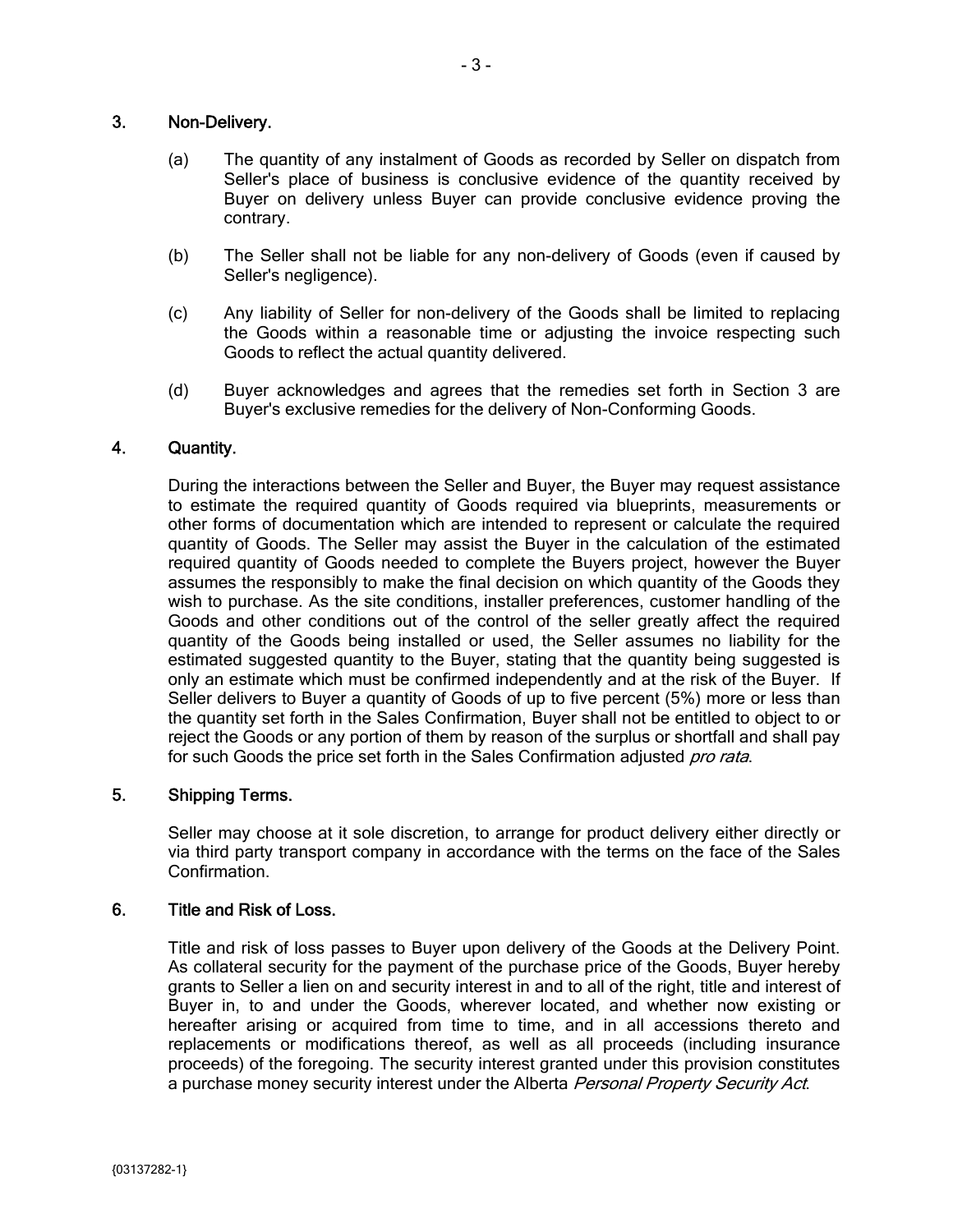## 7. Amendments and Modifications.

These Terms may only be amended or modified in a writing which specifically states that it amends these Terms and is signed by an authorized representative of each party.

## 8. Buyer's Acts or Omissions.

If Seller's performance of its obligations under this Agreement is prevented or delayed by any act or omission of Buyer or its agents, subcontractors, consultants or employees, Seller shall not be deemed in breach of its obligations under this Agreement or otherwise liable for any costs, charges or losses sustained or incurred by Buyer, in each case, to the extent arising directly or indirectly from such prevention or delay.

## 9. Inspection and Rejection of Non-Conforming Goods.

- (a) Buyer shall inspect the Goods upon receipt, and immediately (1) business day of receipt ("Inspection Period"). Buyer will be deemed to have inspected and accepted the Goods if such Goods are installed or in the event the Buyer fails to notify the Seller in writing of any Non-Conforming Goods during the Inspection Period and furnishes such written evidence or other documentation as required by Seller. "Non-Conforming Goods" means only the following: (i) product shipped is different than identified in Buyer's sales confirmation; or (ii) product's label or packaging incorrectly identifies its contents.
- (b) If Buyer timely notifies Seller of any Non-Conforming Goods, Seller shall, in its sole discretion, (i) replace such Non-Conforming Goods with conforming Goods, or (ii) credit or refund the Price for such Non-Conforming Goods, together with any reasonable shipping and handling expenses incurred by Buyer in connection therewith. Buyer shall ship, at Buyer's expense and risk of loss, the Non-Conforming Goods to Seller's facility located at 10330 - 117 Avenue, Grande Prairie, AB, T8V 7S5. If Seller exercises its option to replace Non-Conforming Goods, Seller shall, after receiving Buyer's shipment of Non-Conforming Goods, ship to Buyer, at Buyer's expense and risk of loss, the replaced Goods to the Delivery Point.
- (c) Buyer acknowledges and agrees that the remedies set forth in Section 9(b) are Buyer's exclusive remedies for the delivery of Non-Conforming Goods. Except as provided under Section 12, all sales of Goods to Buyer are made on a one-way basis and Buyer has no right to return Goods purchased under this Agreement to Seller.

# 10. Price.

- (a) Buyer shall purchase the Goods from Seller at the price (the "Price") set forth in the Seller's published price list in force as of the date that the Seller accepts Buyer's purchase order, which shall be confirmed by the Sales Confirmation.
- (b) All Prices are exclusive of all harmonized sales tax, goods and services tax, provincial sales tax, value added tax, use and excise taxes, and any other similar taxes, duties and charges of any kind imposed by any Governmental Authority on any amounts payable by Buyer. Buyer shall be responsible for all such charges, costs and taxes; provided that, Buyer shall not be responsible for any taxes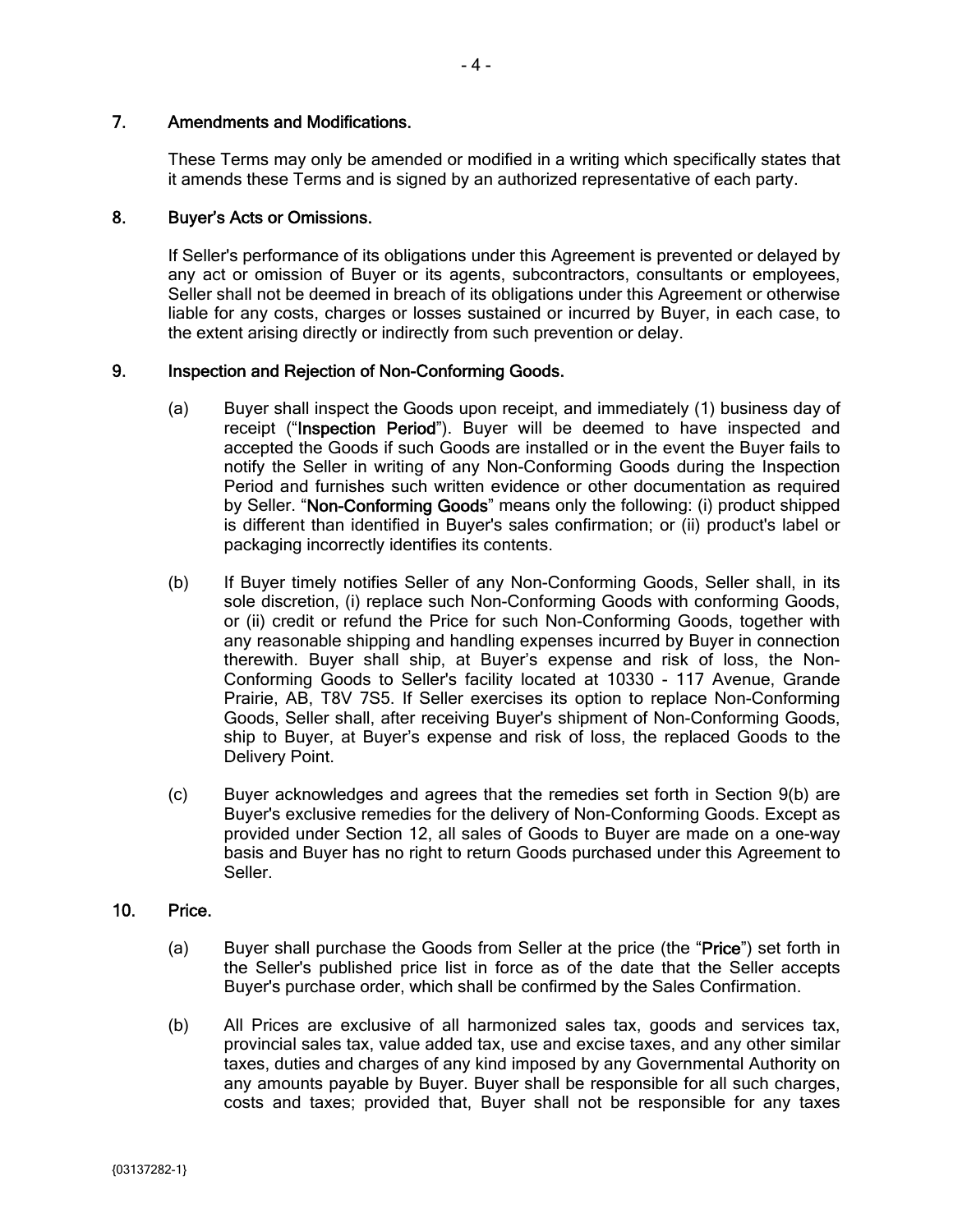imposed on, or with respect to, Seller's income, revenues, gross receipts, personnel or real or personal property or other assets.

### 11. Payment Terms.

- (a) Buyer shall pay all invoiced amounts due to Seller within thirty (30) days from the date of Seller's invoice. Buyer shall make all payments hereunder in Canadian dollars.
- (b) Notwithstanding Section 11(a), all Goods that are special order products require payment of a one hundred percent (100%) deposit prior to the Buyer's purchase order being accepted by the Seller.
- (c) Buyer shall pay interest on all late payments at the lesser of the rate of eighteen percent (18%) per annum or the highest rate permissible under applicable law, calculated daily and compounded monthly. Buyer shall reimburse Seller for all costs incurred in collecting any late payments, including, without limitation, legal fees on a solicitor-client basis. In addition to all other remedies available under these Terms or at law (which Seller does not waive by the exercise of any rights hereunder), Seller shall be entitled to suspend the delivery of any Goods if Buyer fails to pay any amounts when due hereunder and such failure continues for one (1) day following written or verbal notice thereof.
- (d) Buyer shall not withhold payment of any amounts due and payable by reason of any set-off of any claim or dispute with Seller, whether relating to Seller's breach, bankruptcy or otherwise.

# 12. Returns of Goods.

- (a) All returns of Goods must be made within sixty (60) calendar days of the date of the Sales Confirmation. Seller reserves the right to refuse to accept a return of Goods that is without the original sales invoice, original packaging or when not returned to the Seller in its original condition. Seller reserves the right to charge the Buyer a restocking fee on the return of Goods by the Buyer.
- (b) Notwithstanding Section 12(a), no returns may be made on Goods that are special order, clearance, liquid products, clearance, discontinued, freezable, or as otherwise marked on the sales invoice, or product packaging as nonreturnable, or that have already been installed or used in any form.

### 13. Limited Warranty.

(a) THE SELLER MAKES NO CONDITION OR WARRANTY WHATSOEVER WITH RESPECT TO THE GOODS, INCLUDING ANY (a) CONDITION OR WARRANTY OF MERCHANTABILITY; (b) CONDITION OR WARRANTY OF FITNESS FOR A PARTICULAR PURPOSE; (c) WARRANTY OF TITLE; OR (d) WARRANTY AGAINST INFRINGEMENT OF INTELLECTUAL PROPERTY RIGHTS OF A THIRD PARTY; WHETHER EXPRESS OR IMPLIED BY LAW, COURSE OF DEALING, COURSE OF PERFORMANCE, USAGE OF TRADE OR OTHERWISE.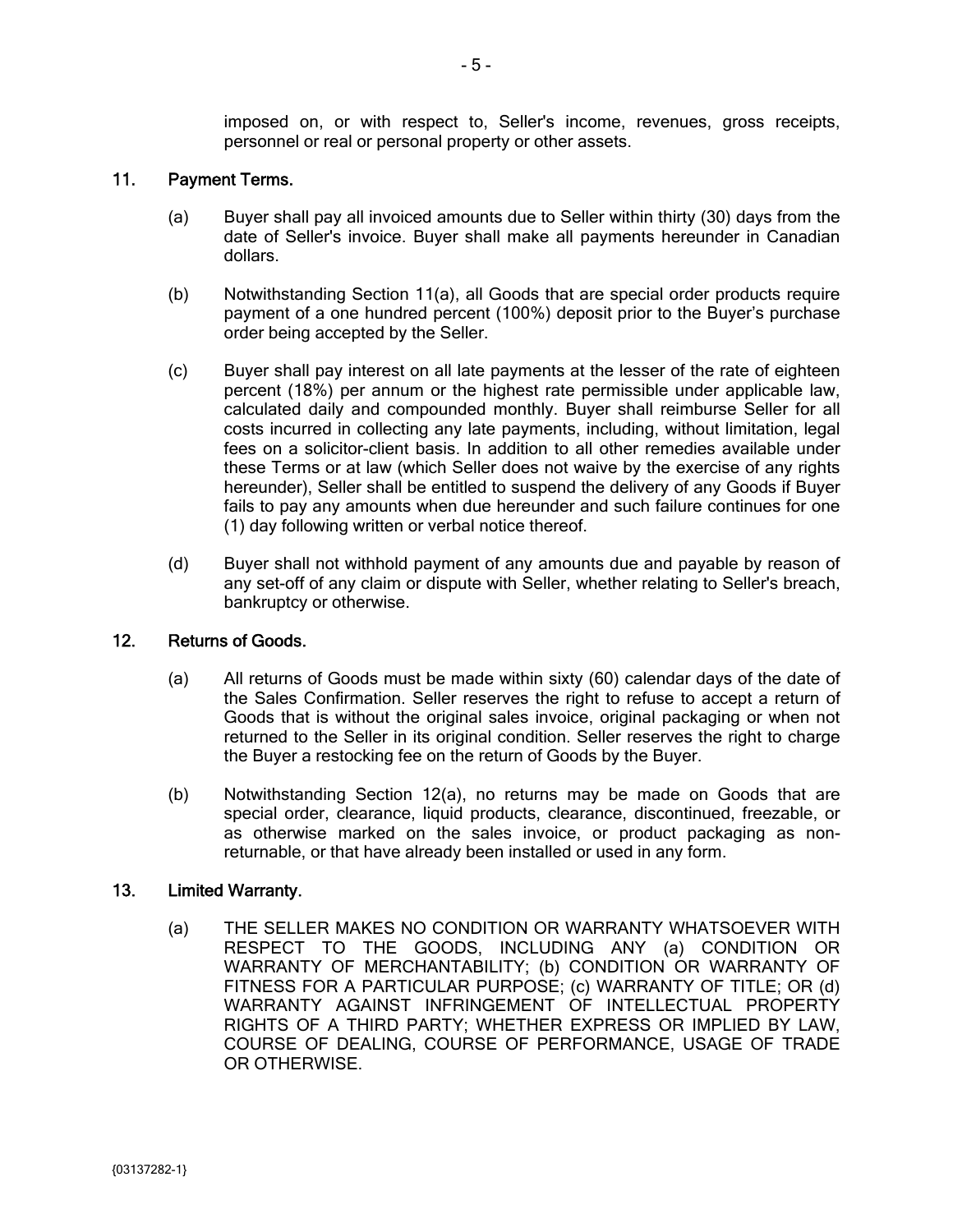(b) Goods manufactured by a third party ("Third Party Product"), for the avoidance of doubt, SELLER MAKES NO REPRESENTATIONS, CONDITIONS OR WARRANTIES WITH RESPECT TO ANY THIRD PARTY PRODUCT, INCLUDING ANY (a) CONDITION OR WARRANTY OF MERCHANTABILITY; (b) CONDITION OR WARRANTY OF FITNESS FOR A PARTICULAR PURPOSE; (c) WARRANTY OF TITLE; OR (d) WARRANTY AGAINST INFRINGEMENT OF INTELLECTUAL PROPERTY RIGHTS OF A THIRD PARTY; WHETHER EXPRESS OR IMPLIED BY LAW, COURSE OF DEALING, COURSE OF PERFORMANCE, USAGE OF TRADE OR OTHERWISE. Third Party Products are sold only with such warranties as may be extended by the manufacturer of such goods.

## 14. Limitation of Liability.

- (a) IN NO EVENT SHALL SELLER BE LIABLE FOR ANY CONSEQUENTIAL, INDIRECT, INCIDENTAL, SPECIAL, EXEMPLARY, OR PUNITIVE DAMAGES, LOST PROFITS OR REVENUES OR DIMINUTION IN VALUE, ARISING OUT OF OR RELATING TO ANY BREACH OF THESE TERMS, WHETHER OR NOT THE POSSIBILITY OF SUCH DAMAGES HAS BEEN DISCLOSED IN ADVANCE BY BUYER OR COULD HAVE BEEN REASONABLY FORESEEN BY BUYER, REGARDLESS OF THE LEGAL OR EQUITABLE THEORY (CONTRACT, TORT OR OTHERWISE) UPON WHICH THE CLAIM IS BASED, AND NOTWITHSTANDING THE FAILURE OF ANY AGREED OR OTHER REMEDY OF ITS ESSENTIAL PURPOSE.
- (b) IN NO EVENT SHALL SELLER'S AGGREGATE LIABILITY ARISING OUT OF OR RELATED TO THIS AGREEMENT, WHETHER ARISING OUT OF OR RELATED TO BREACH OF CONTRACT, TORT (INCLUDING NEGLIGENCE) OR OTHERWISE, EXCEED THE TOTAL OF THE AMOUNTS PAID TO SELLER FOR THE GOODS SOLD HEREUNDER.
- (c) The limitation of liability set forth in Section 14(b) shall not apply to (i) liability resulting from Seller's gross negligence or wilful misconduct and (ii) death or bodily injury resulting from Seller's acts or omissions.

# 15. Compliance with Law.

Buyer shall comply with all applicable laws, regulations and ordinances. Buyer shall maintain in effect all the licenses, permissions, authorizations, consents and permits that it needs to carry out its obligations under this Agreement. [Buyer shall comply with all export and import laws of all countries involved in the sale of the Goods under this Agreement or any resale of the Goods by Buyer. Buyer assumes all responsibility for shipments of Goods requiring any government import clearance. Seller may terminate this Agreement if any governmental authority imposes antidumping or countervailing duties or any other penalties on Goods.]

### 16. Termination.

In addition to any remedies that may be provided under these Terms, Seller may terminate this Agreement with immediate effect upon written notice to Buyer, if Buyer: (i) fails to pay any amount when due under this Agreement; (ii) has not otherwise performed or complied with any of these Terms, in whole or in part; or (iii) becomes insolvent, files a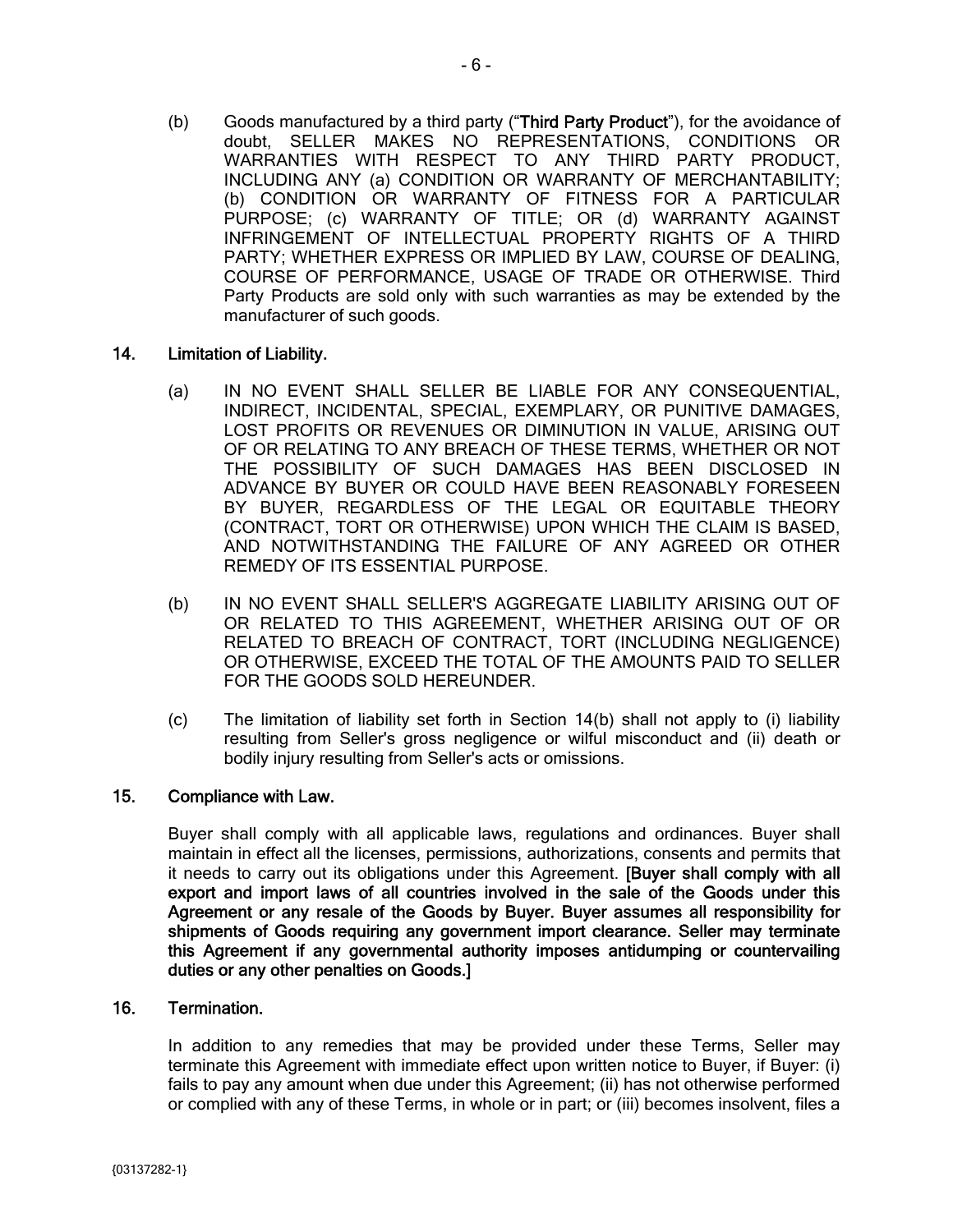petition for bankruptcy or commences or has commenced against it proceedings relating to bankruptcy, receivership, reorganization or assignment for the benefit of creditors.

# 17. Waiver.

No waiver by Seller of any of the provisions of this Agreement is effective unless explicitly set forth in writing and signed by Seller. No failure to exercise, or delay in exercising, any right, remedy, power or privilege arising from this Agreement operates, or may be construed, as a waiver thereof. No single or partial exercise of any right, remedy, power or privilege hereunder precludes any other or further exercise thereof or the exercise of any other right, remedy, power or privilege.

## 18. Confidential Information.

All non-public, confidential or proprietary information of Seller, including but not limited to specifications, samples, patterns, designs, plans, drawings, documents, data, business operations, customer lists, pricing, discounts or rebates, disclosed by Seller to Buyer, whether disclosed orally or disclosed or accessed in written, electronic or other form or media, and whether or not marked, designated or otherwise identified as "confidential" in connection with this Agreement is confidential, solely for the use of performing this Agreement and may not be disclosed or copied unless authorized in advance by Seller in writing. Upon Seller's request, Buyer shall promptly return all documents and other materials received from Seller. Seller shall be entitled to injunctive relief for any violation of this Section. This Section does not apply to information that is: (a) in the public domain; (b) known to Buyer at the time of disclosure; or (c) rightfully obtained by Buyer on a non-confidential basis from a third party.

### 19. Force Majeure.

The Seller shall not be liable or responsible to Buyer, nor be deemed to have defaulted or breached this Agreement, for any failure or delay in fulfilling or performing any term of this Agreement when and to the extent such failure or delay is caused by or results from acts or circumstances beyond the reasonable control of Seller including, without limitation, acts of God, flood, fire, earthquake, explosion, governmental actions, war, invasion or hostilities (whether war is declared or not), terrorist threats or acts, riot, or other civil unrest, national emergency, revolution, insurrection, epidemic, lockouts, strikes or other labour disputes (whether or not relating to either party's workforce), or restraints or delays affecting carriers or inability or delay in obtaining supplies of adequate or suitable materials, materials or telecommunication breakdown or power outage.

### 20. Assignment.

Buyer shall not assign any of its rights or delegate any of its obligations under this Agreement without the prior written consent of Seller. Any purported assignment or delegation in violation of this Section is null and void. No assignment or delegation relieves Buyer of any of its obligations under this Agreement.

### 21. Relationship of the Parties.

Nothing contained in this Agreement shall be construed as creating any agency, partnership, joint venture or other form of joint enterprise, employment or fiduciary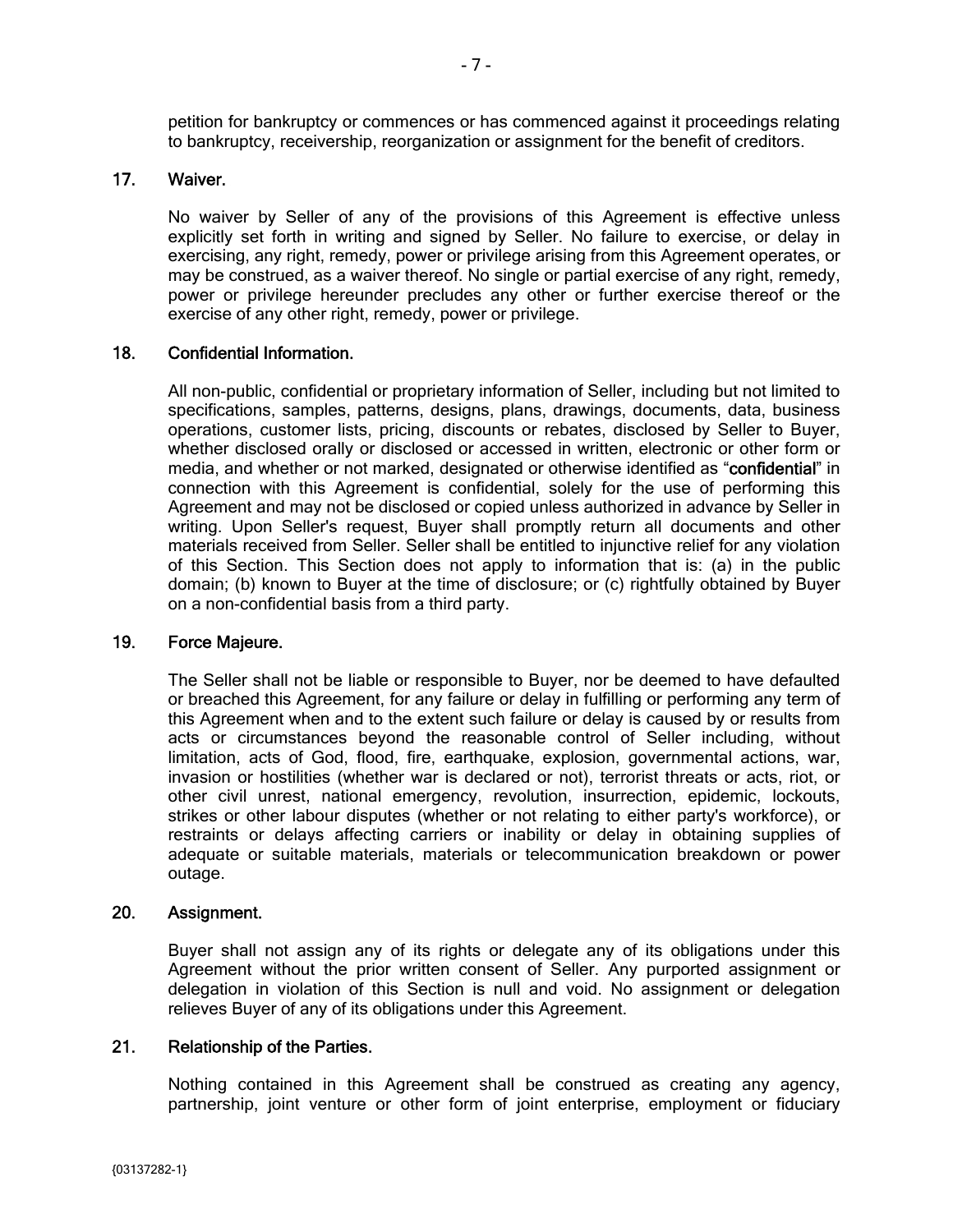relationship between the parties, and neither party shall have authority to contract for or bind the other party in any manner whatsoever.

## 22. No Third-Party Beneficiaries.

This Agreement is for the sole benefit of the parties hereto and their respective successors and permitted assigns and nothing herein, express or implied, is intended to or shall confer upon any other person or entity any legal or equitable right, benefit or remedy of any nature whatsoever under or by reason of these Terms.

### 23. Governing Law.

All matters arising out of or relating to this Agreement are governed by and construed in accordance with the laws of the Province of Alberta and the federal laws of Canada applicable therein. The United Nations Convention on Contracts for the International Sale of Goods does not apply to this Agreement.

### 24. Choice of Forum.

Any legal suit, action, litigation or proceeding of any kind whatsoever in any way arising out of, from or relating to this Agreement, including all exhibits, schedules, attachments, and appendices attached to this Agreement, and all contemplated transactions, shall be instituted in the courts of the Province of Alberta, and each party irrevocably submits to the exclusive jurisdiction of such courts in any such suit, action, litigation or proceeding. Service of process, summons, notice, or other document by mail to such party's address set forth herein shall be effective service of process for any suit, action, litigation or other proceeding brought in any such court. Each party agrees that a final judgment in any such suit, action, litigation, or proceeding is conclusive and may be enforced in other jurisdictions by suit on the judgment or in any other manner provided by law.

### 25. Notices.

All notices, request, consents, claims, demands, waivers and other communications hereunder (each, a "Notice") shall be in writing and addressed to the parties at the addresses set forth on the face of the Sales Confirmation or to such other address that may be designated by the receiving party in writing. Notices sent in accordance with this Section will be deemed effectively given: (a) when received, if delivered by hand, with signed confirmation of receipt; (b) when received, if sent by a nationally recognized overnight courier, signature required; (c) when sent, if by facsimile or email (in each case, with confirmation of transmission) if sent during the addressee's normal business hours, and on the next business day if sent after the addressee's normal business hours; and (d) on the third day after the date mailed by certified or registered mail by the Canada Post Corporation, return receipt requested, postage prepaid.

### 26. Severability.

If any term or provision of this Agreement is invalid, illegal or unenforceable in any jurisdiction, such invalidity, illegality or unenforceability shall not affect any other term or provision of this Agreement or invalidate or render unenforceable such term or provision in any other jurisdiction.

### 27. Survival.